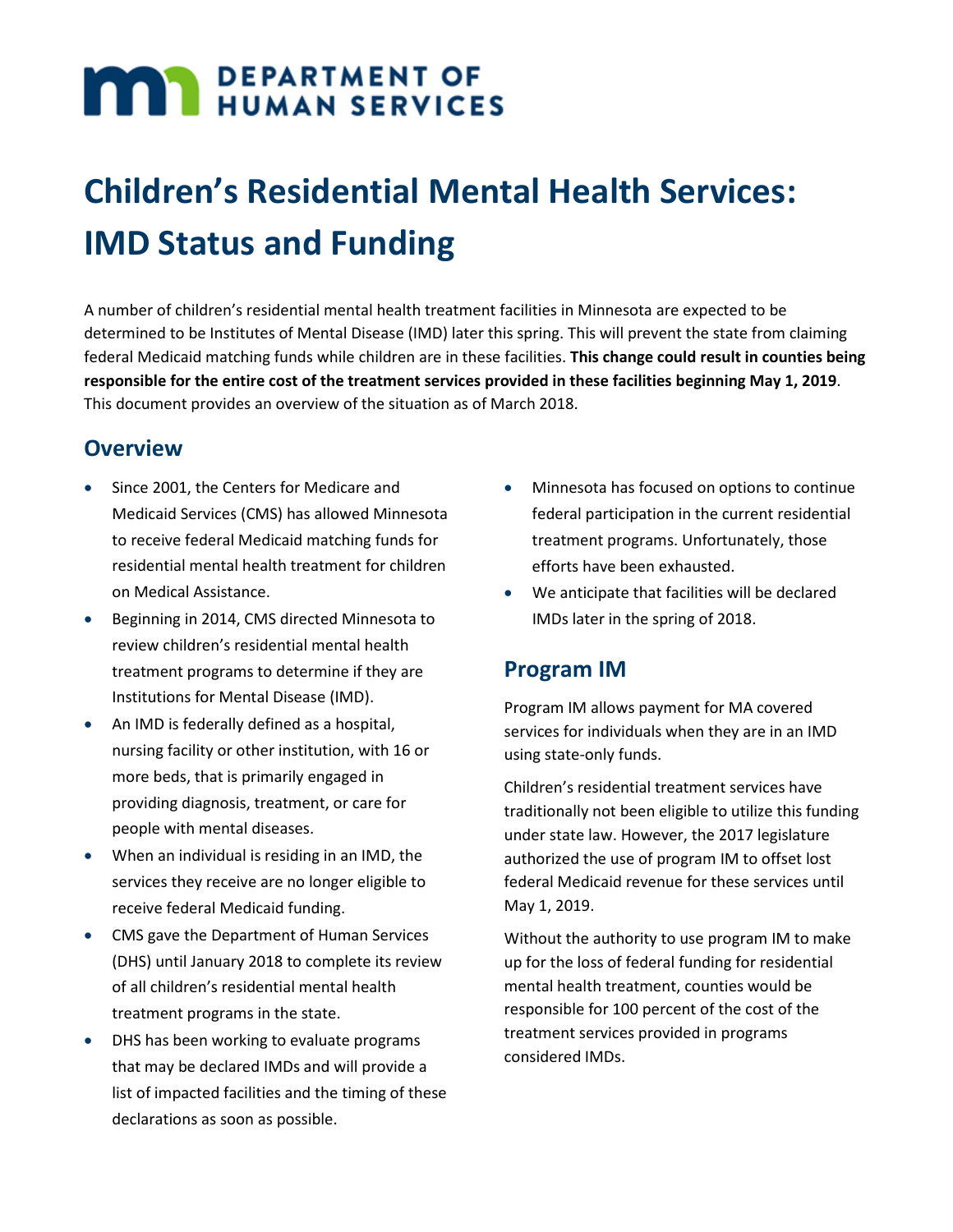# **Funding Breakdown**

As long as the state has authority to utilize program IM (currently authorized until May 1, 2019), the following conditions will apply:

| <b>Fee-for-service</b>                             | <b>Managed care</b>                                |  |
|----------------------------------------------------|----------------------------------------------------|--|
| Children in a Rule 5 mental health program that is | Children in a Rule 5 mental health program that is |  |
| determined to be an IMD:                           | determined to be an IMD:                           |  |
| The child will stay in fee for service             | The child will stay in managed care (unless        |  |
| $\bullet$                                          | $\bullet$                                          |  |
| All claims for that child will be state funded     | other circumstances require them to be dis-        |  |
| $\bullet$                                          | enrolled)                                          |  |
| until the child is discharged from that facility   | Capitation payments to managed care                |  |
| Counties will be billed for their share of the     | organizations will be paid with all state funds    |  |
| $\bullet$                                          | for any month that the child was in an IMD         |  |
| Rule 5 treatment costs by the state                | for more than 15 days                              |  |
| Counties continue to pay for room and board        | Counties continue to pay for room and board        |  |
| $\bullet$                                          | ٠                                                  |  |

The chart below shows the funding olbigations of the state, county, and federal government for Rule 5 based on IMD status and the ability to utilize Program IM:

|                | <b>Pre-IMD</b> | <b>Program IM</b> | <b>Without</b><br><b>Program IM</b> |
|----------------|----------------|-------------------|-------------------------------------|
| Fee for        | 50% County     | 50% County        | 100%                                |
| service:       | 50% State      | 50% State         | County                              |
| <b>Managed</b> | 50% County     | <b>100% State</b> | No payment                          |
| Care:          | 50% State      |                   | mechanism                           |